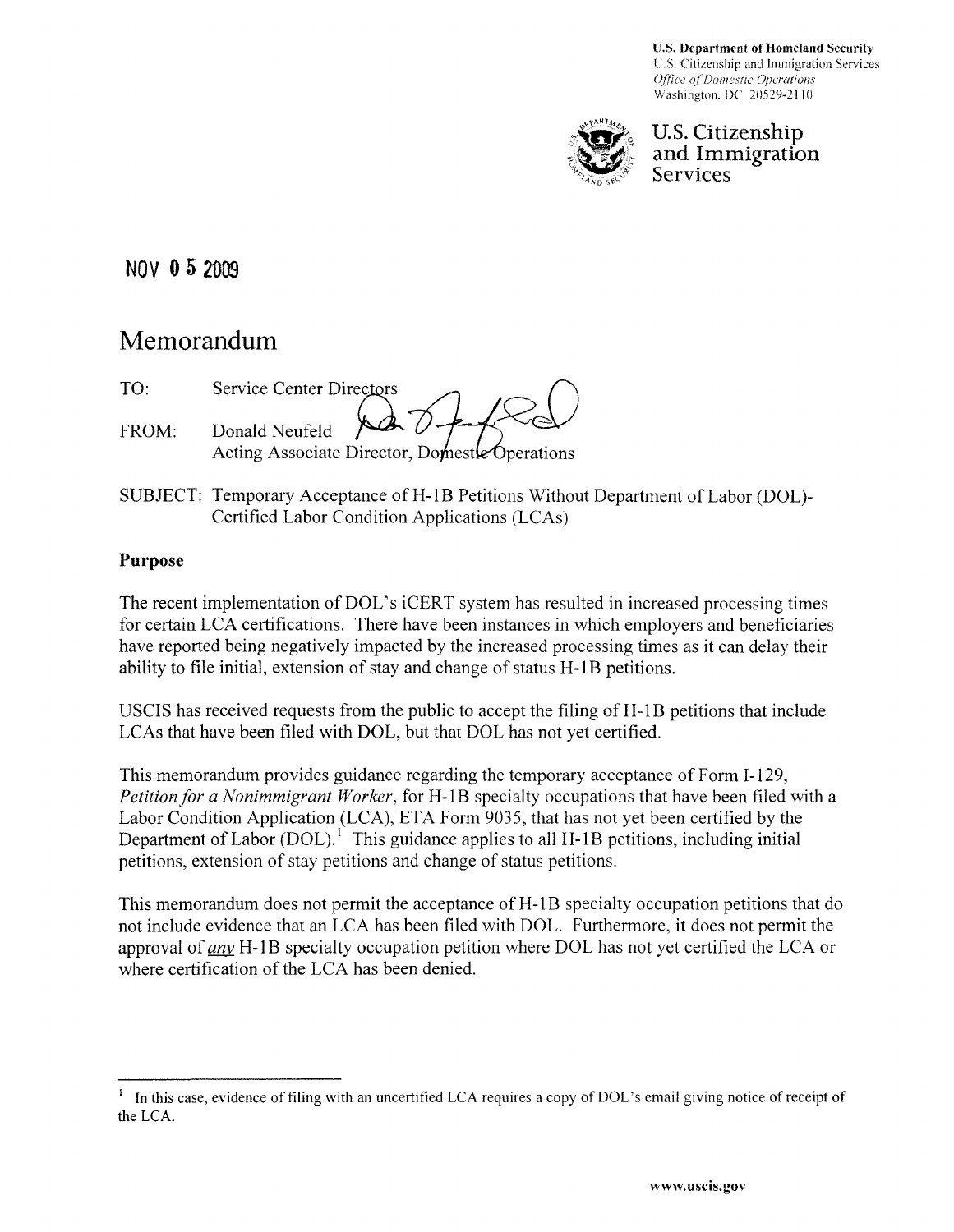Temporary Acceptance ofH-IB Petitions Without Department of Labor (DOL)-Certified Labor Condition Applications (LCAs) Page 2

## **Background**

The Immigration and Nationality Act (INA) provides that a worker will qualify as an H-1B nonimmigrant if the worker is coming temporarily to the United States to perform certain services, meets certain requirements of the occupation (or is of distinguished merit and ability in the case of a fashion model), and "with respect to whom the Secretary of Labor determines and certifies to the Secretary of Homeland Security that the intending employer has filed with the Secretary [of Labor] an application under section  $1182(n)(1)$  [INA  $\S 212(n)(1)$  of this title.<sup>32</sup> In turn, "[n]o alien may be admitted or provided status as an H-1B nonimmigrant in an occupational classification unless the employer has filed with the Secretary of Labor [an LCA]. $\frac{3}{3}$  Further, the INA requires that, unless the Secretary of Labor finds that the LCA is incomplete or obviously inaccurate, the Secretary must provide certification within 7 days of the date of filing of the  $LCA.<sup>4</sup>$ 

With respect to H-1B petitions involving specialty occupations, USCIS regulations make obtaining a certified LCA part of the petitioning process. Specifically, the regulations provide that the petitioner must: (1) obtain the DOL certification of LCA filing before filing the  $H-1B$ petition and (2) submit the certification of LCA filing with the H-1B petition.<sup>5</sup> DOL regulations also provide, in relevant part: "After obtaining DOL certification of an LCA, the employer may submit a nonimmigrant visa petition (DHS Form 1-129), together with the certified LCA, to DHS, requesting H-1B classification for the foreign worker.  $\dots$ <sup>6</sup> Meanwhile, the instructions to Form I-129 currently call for submission of "[e]vidence that a labor certification application has been filed with the U.S. Department of Labor."

In 1992, the legacy Immigration and Naturalization Service (INS) responded to LCA processing problems by accepting H-1B filings accompanied by evidence of an LCA filing.<sup>8</sup> This approach permitted petitioners to meet filing requirements, preserve legal status, and avoid employment disruptions until DOL was able to address its underlying LCA processing problems.

#### **Guidance for Temporarily Accepting H-IB Specialty Occupation Petitions Without Certified LCA**

After review, USCIS can reasonably institute a policy to provide flexibility in the normal filing procedures for H-1B petitions. The special, temporary filing processes have been determined necessary as a public accommodation given the current delays in DOL's issuance of certified LCAs. USCIS will allow the acceptance of H-1B specialty occupation petitions that are filed with a copy of DOL's email giving notice of receipt of the LCA through March 4,2010.

<sup>&</sup>lt;sup>2</sup> See INA § 101(a)(15)(H)(i)(b), 8 U.S.C. 1101(a)(15)(H)(i)(b).

 $3 \text{ See } \text{INA } \frac{212(n)(1), 8 \text{ U.S.C. } 1182(n)(1).$ 

 $4 \overline{See}$  INA  $\bar{8}$  212(n)(1)(G)(ii), 8 U.S.C. 1182(n)(1)(G)(ii).

 $5 \text{ See } 8 \text{ CFR } 214.2(h)(4)(i)(B)(1)$  and  $8 \text{ CFR } 214.2(h)(4)(iii)(B)(1).$ 

 $6$  See 20 CFR 655.700(b)(2).

 $\sqrt{7}$  See page 3 of the instructions for Form I-129.

<sup>&</sup>lt;sup>8</sup> See Memo, Weinig, Asst. Comm., Adjudications, CO 214h-P (Mar. 5, 1992), reprinted in 69 No. 12 Interpreter Releases 378, 390 (Mar. 30, 1992).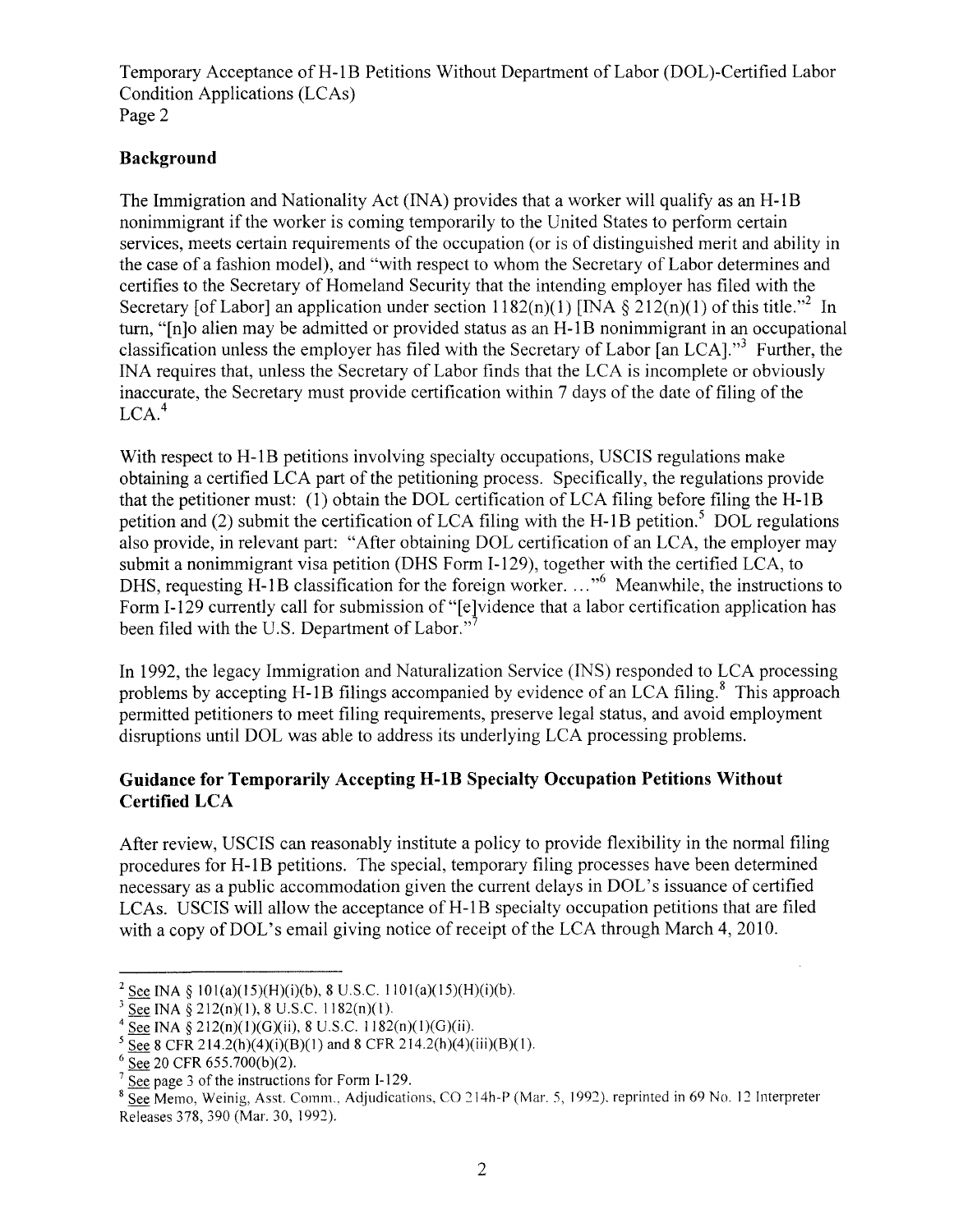Temporary Acceptance ofH-1B Petitions Without Department of Labor (DOL)-Certified Labor Condition Applications (LCAs) Page 3

Effective immediately, Service Centers are to begin accepting certain H-1B specialty occupation petitions with a copy of DOL's email giving notice of receipt of the LCA.<sup>9</sup> USCIS will only accept such petitions if the petitioner includes evidence that the LCA was filed with DOL at least seven calendar days prior to USCIS receiving the H-1B petition. A statement by the petitioner or the petitioner's representative or a copy of the LCA without evidence that it was in fact filed with DOL will not be considered sufficient evidence. All H-1B filings without a DOL certified LCA must be forwarded to the Service Center's Case Resolution Unit (CRU) to be reviewed for evidence ofLCA filing prior to being accepted during this 120-day period. The H-IB petition will be rejected if CRU determines that less than seven calendar days lapsed between the filing of the LCA with DOL and USCIS receiving the H-IB petition.

Any H-IB specialty occupation petitions filed after March 4, 2010 that do not include a DOLcertified LCA will be rejected per the current practice.

## **Guidance for Adjudicating Petitions Filed Under the Temporary Removal of the Requirement to Have a Certified LCA at Time of Filing**

Adjudicators should follow the below guidance when reviewing an H-1B petition filed between November 5, 2009 and March 4,2010 that includes a copy of DOL's email giving notice of receipt of the LCA.

The adjudicator will review the petition and accompanying evidence in its entirety. If the petition is approvable and the only missing evidence is the certified LCA, the adjudicator will send out a Request for Evidence (RFE) providing the petitioner with 30 days to submit the same LCA certified by DOL.<sup>10</sup>

An RFE for the DOL-certified LCA may be combined with a request that the petitioner address any other deficiencies in the H-IB petition noted by the adjudicator. The petitioner will be provided with the currently prescribed response time for the evidence being requested in the  $RFE$ <sup>11</sup>

If the time frame provided by USCIS in the RFE has lapsed without response by the petitioner, the petition will be considered abandoned and denied. The petition will also be denied if the petitioner submits the following in response to the RFE:

• Evidence the LCA in question was denied by DOL; or

<sup>&</sup>lt;sup>9</sup> This does not preclude the petition from being rejected for other reasons, such as lack of a proper signature, filing fees, or H-1B cap-subject petitions filed after the fiscal year cap has been met.

 $10$  Notwithstanding the lack of a certified LCA, an adjudicator does not need to issue an RFE for the certified LCA if there is a separate basis upon which to deny the petition.

<sup>&</sup>lt;sup>11</sup> See Memorandum From Donald Neufeld, Acting Associate Director, Domestic Operations, USCIS "Removal of Standardized Request for Evidence Processing Timeframe Final Rule, 8 CFR 103 .2(b); Significant Revision to Adjudicator's Field Manual (AFM) Chapters 10.5(a), (b); New Appendix 10-9 (AFM Update AD07-05)," HQ 70111,70/12 (June 1,2007).